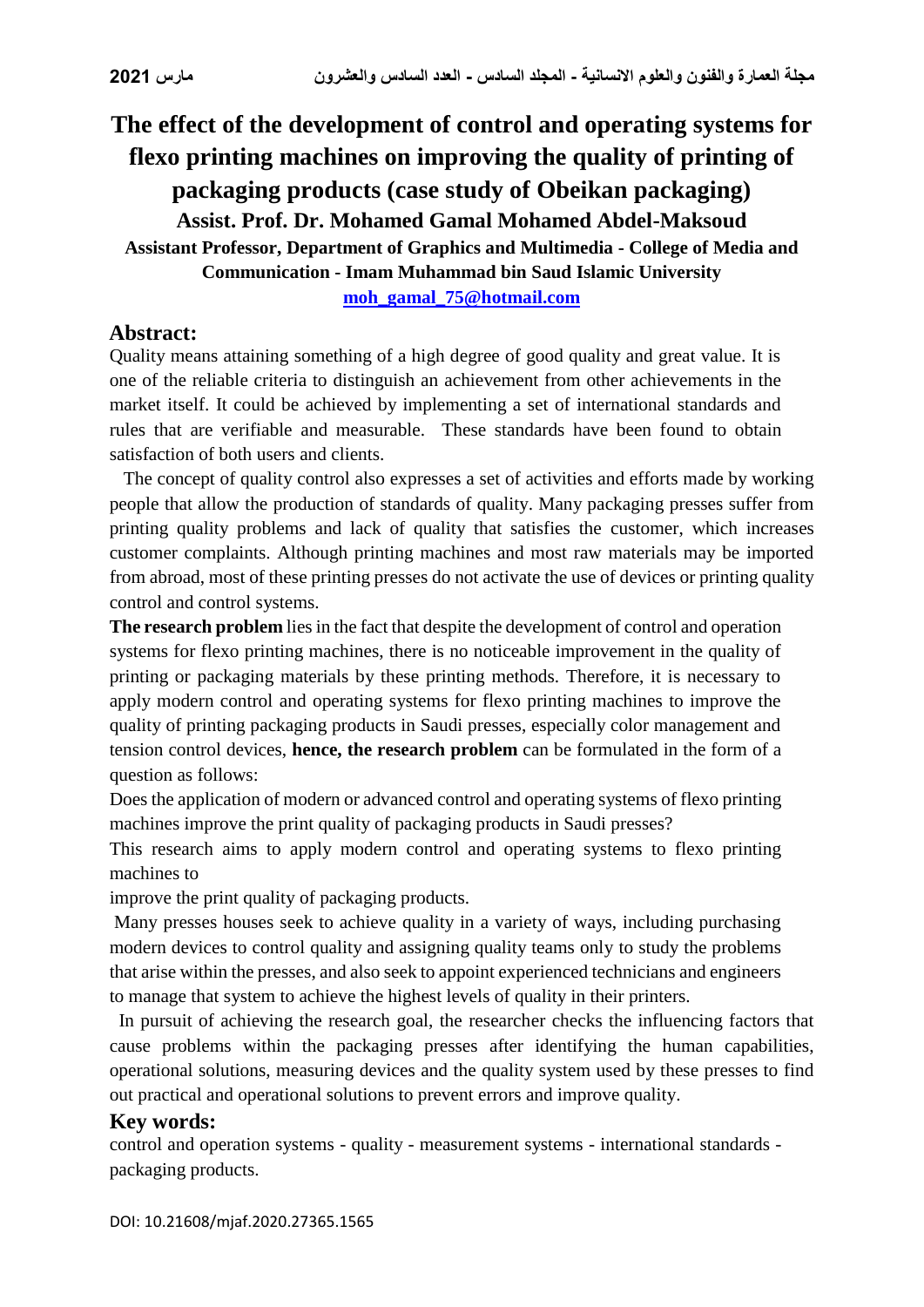# **1. Introduction**

Packaging products are used only for efficiency and durability to protect contents during storage and shipment. With increased competition between brands more than ever, packaging materials have become an essential marketing tool for this trade. Many packaging materials constitute a challenge when it comes to printing, which shows that the percentage of printing raw materials is estimated at 31% compared to other printed materials, so print Flexo solves these challenges and thus has become the de facto standard for packaging companies who want to print on a variety of paper compared to other methods.

Quality control in factories is carried out according to the standards set for product quality and is carried out at the production and post-production stages:

1. Quality of the raw material (the standard specifications for the materials to be printed) The researcher has conducted experiments inside Al-Obeikan for Packaging to ensure the quality of the materials, for example the tension strength of the material and its ability to paste.

2. Ensure that all stages of production, including trained labor, take place without any excesses or obstacles affecting the quality of the product.

3. Ensure that equipment and devices are running smoothly at full capacity (periodic and emergency maintenance).

4. Ensuring consumers' satisfaction with the product.

# **2. Overview And Background**

There is a dearth of studies that specialize in studying problems and finding practical solutions in the field of Flexo printing machines. The researcher has made a lot of effort to obtain approvals to enter the printing presses, especially that it is difficult to enter some departments of the press, especially the topic is related to quality, which is considered a secret for printing house itself.

## **3. Research Problem**

The research problem lies in the fact that despite the development of control and operation systems for flexo printing machines, there is no noticeable improvement in the quality of printing raw materials in such printing methods, and therefore it is necessary to apply modern control and operating systems for flexo printing machines to improve the quality of printing packaging products in Saudi presses. Especially color management and tension control devices.

 The research problem can be formulated in the form of a question as follows: Is the application of modern or advanced control and operating systems to flexo printing machines improve the print quality of packaging products in Saudi presses?

# **4. Aims and Objectives**

The research aims to apply modern control and operating systems to flexo printing machines to improve the print quality of packaging products.

# **5. Hypothesis and Methodologies**

The study relies on the case study approach to describe the monitoring and quality control processes in one of the printing facilities in the Kingdom of Saudi Arabia (Al-Obeikan Press) and applying the experimental approach that is based on conducting experiments and analyzing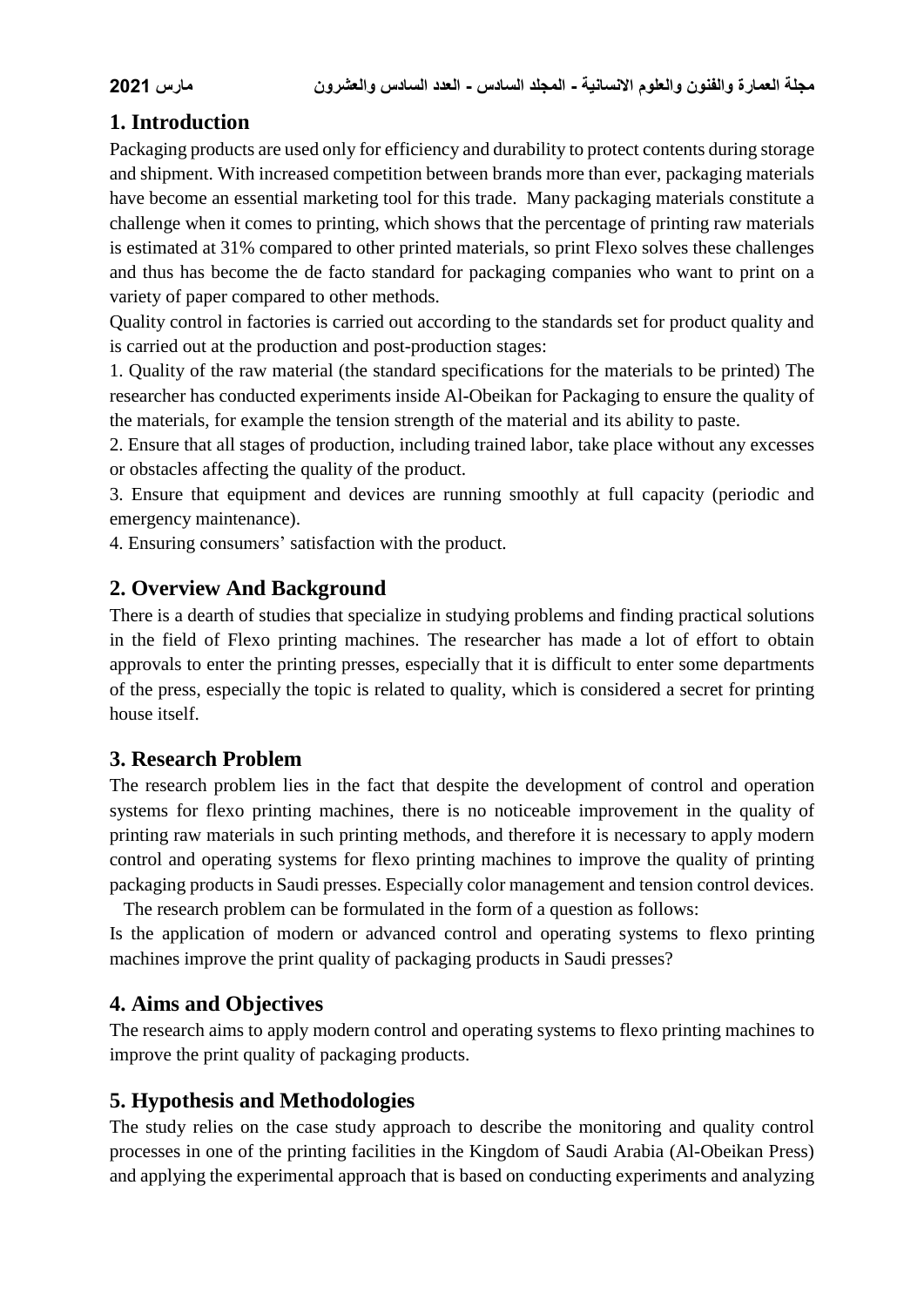data and information to achieve the goal of the research. The researcher conducted two experiments during operation (friction coefficient and adhesive strength between the material and the lamination layer) as a measure of quality outside the machine in the unit quality of the printing press.

## **2. Theoretical framework**

#### **2.1. Previous studies:**

The study of Dr. Khaled Youssef (2015) entitled "Images Rosette Occurrence Eradication on Corrugated Carton Packages printed by Flexographic Post-Printing" "Disposal of the appearance of Rosette on the corrugated cardboard packages printed directly in a flexographic way" The research aims to improve the quality of the appearance of the details of the printed image by taking advantage of the capabilities provided by the image processing program during the preparation of the digital file in the prepress equipment stage in order to control the CMYK diameters of network dots that ultimately lead to elimination of the appearance of rosette in the images. The practical study has sought to develop applied solutions for color typing on one of the raw materials of corrugated and printed flexo method to avoid the appearance of the rosette problem and the study reached the use of a new technique and treatment that was applied in this research while preparing the digital file with the same grid angle for all the operational colors CMY and using the treatment on the Bump up curve to control the diameters of the produced mesh points was possible with it, the diameter of the grid point of the yellow color was greater than the color of the magenta, and the diameter of the mesh point of the color of the magenta is greater than that of the cyan color, and this helped to get rid of the appearance of Rosette.

#### **Printing quality control and control systems:**

The process of monitoring and controlling the quality of production of flexo printing is carried out through four basic systems:

## **Handheld systems HAND HOLD:**

It is a small size measurement system, among which is the quality of the plate quality measurement, through which it can measure both the percentage of mesh points and color intensity, and these devices are called PLATE READER, and among them, what is specific to the print are the multi-functional SPECTRODENISTOMETER devices. It can measure many quality elements such as  $L * a * b$  and  $(E \Delta)$ .

## **Systems separate from the offline printer:**

They are systems supported by computer programs supported by the international ISO specifications as well as the following forms. Quality control is achieved through the reports resulting from the work.



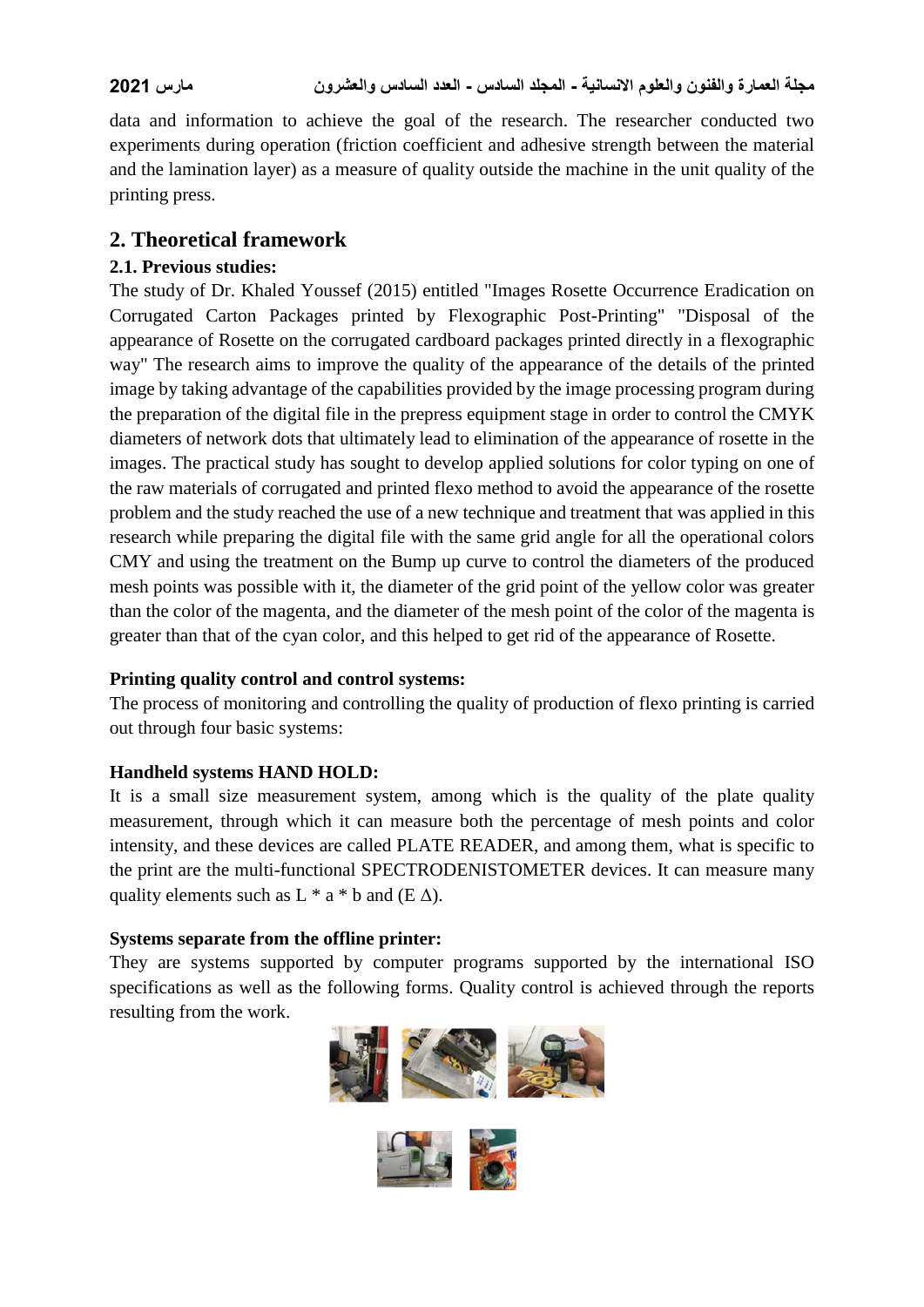## **Online Printing Systems:**

In these systems, quality control and control operations are carried out by devices installed outside the machine and connected to it to control the parameters of the machine settings such as the value of opening and closing the ink, and this is done after obtaining a sample of the print and performing the measurement on the table in this regard with standard lighting and the measurement is done on the color control tape. There are systems integrated with the inline printer, such as color recorders, and adjustments are made automatically.

#### **The practical side**

The researcher applied the practical study to search on Saudi Obeikan presses in Riyadh to determine the problem of research and identify modern control and operating systems used in flexo printing machines in order to improve the quality of printing packaging products.

In interviewing those responsible for quality in the printing presses, a number of daily problems faced by workers in these presses were presented, and focus will be on four basic problems in the scope of this research. The researcher also conducted some practical experiments for the stages that affect the quality of the publication, including color mismatch and point loss. The problems of the material, including tension and adjustments, which affect many of the poor quality of the final product and customer dissatisfaction. This practical study has yielded some results and recommendations that will be presented at the end of the research.

# **Experiment (1) color management (offline)**

#### **General conclusion**

Whenever DELTA-E is low, this indicates that the color tone is dark, the solvent is increased, and - EXTENDED VARNISH.



#### **Test (2) Tension Tester (online) The results of the experiment**

The researcher found that the technician performs the adjustments based on his own experience in dealing with the machine and advised the researcher to acquire modern tension control devices, which give an indication for adjusting the tension values continuously.

There are different results for experimenting with tension due to the change of machine speeds, and this is of course possible to occur, but it is necessary to set compensatory values continuously to avoid the slight changes that occur.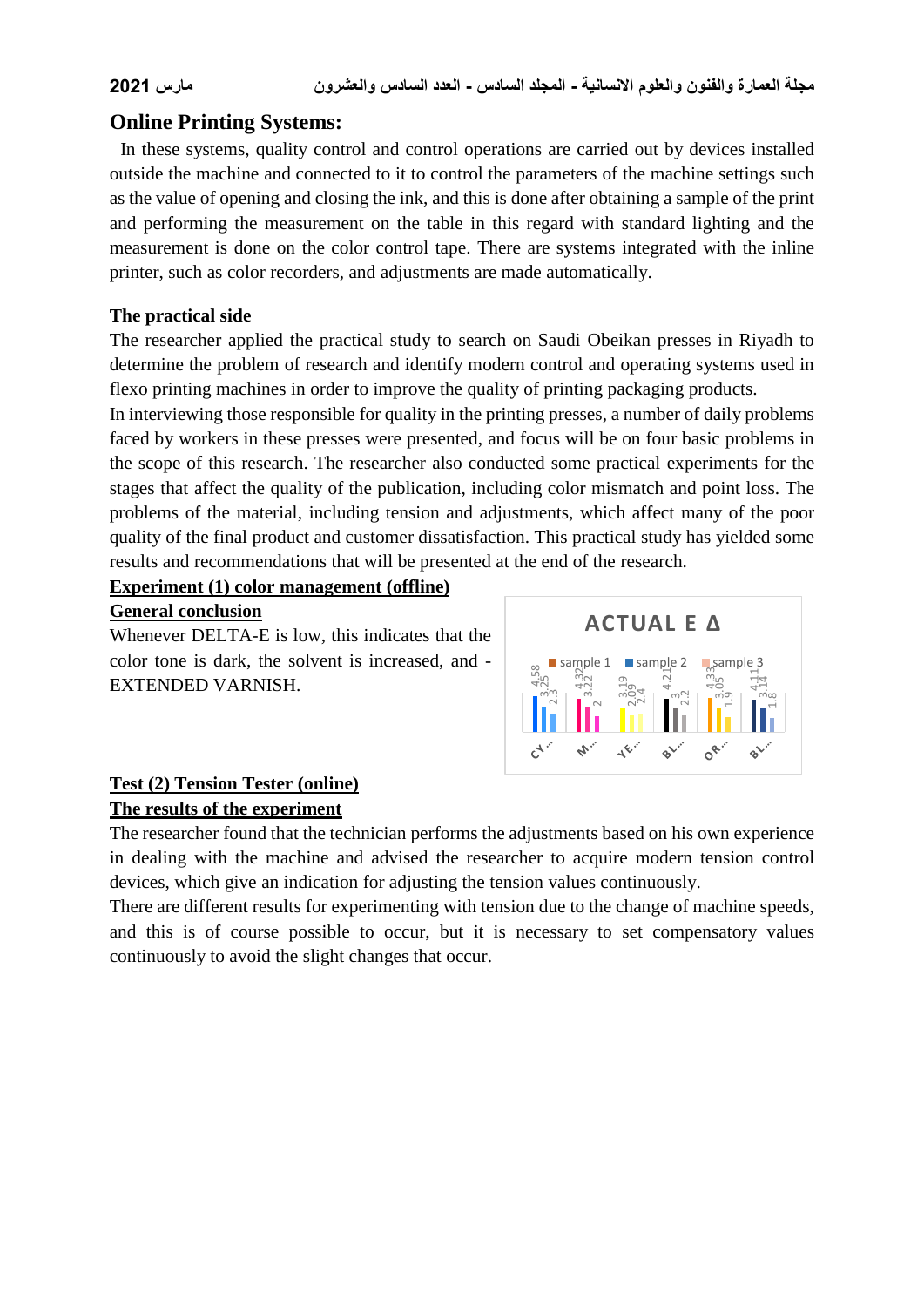| <b>SERIES</b>       | Width | <b>Thickness</b> | Peak  | <b>PEAK</b>   | <b>Break</b> |
|---------------------|-------|------------------|-------|---------------|--------------|
| $N=20$<br>of<br>no. | mm    | $\mu$ m          | load  | <b>STRESS</b> | load         |
| samples             |       |                  | N     | N/mm2         | N            |
| The<br>best         | 25.4  | 132              | 47.51 | 14.2          | 40.5         |
| achieved value      |       |                  |       |               |              |
| (MIN) minimal       | 25.4  | 132              | 39.27 | 11.7          | 20.4         |
| value.              |       |                  |       |               |              |
| (MAX)               | 25.4  | 132              | 58.94 | 17.6          | 54.9         |
| maximum value       |       |                  |       |               |              |
| S                   | 0.000 | 0.000            | 7.67  | 2.29          | 10.4         |
| (MED<br>the         | 25.4  | 132              | 46.73 | 13.9          | 39.0         |
| average             |       |                  |       |               |              |

#### **Test 3 the friction coefficient of the used plastic material**

#### **The results of the experiment**

The result that we obtained: All the measured values do not exceed 0.2, which indicates the quality of the material used, and this was tantamount to ensuring its quality.

### **Experiment (4) testing the adhesive strength between the material and the lining layer The results of the examination by experiment: As shown in the following table**



#### **CONCLUSIONS**

The researcher has studied the case of one of the Saudi presses and conducted many practical experiments inside the house and also discussed those responsible for printing quality to investigate the problems that occur virtually every day within every printing process. He conducted interviews with the technicians of Al-Obeikan for Packaging and put possible solutions that may contribute to obtaining a good product of printing packaging, using all modern and advanced techniques in the field of packaging printing.

The researcher focused on a set of problems, which occurs during the printing process of the machine and the adjustments that are made during operation and its treatment by standard methods.

The researcher also carried out experiments to measure the tension strength and resistance of the material to friction, using standard conditions and desired goals. The researcher includes a set of results and recommendations in this regard.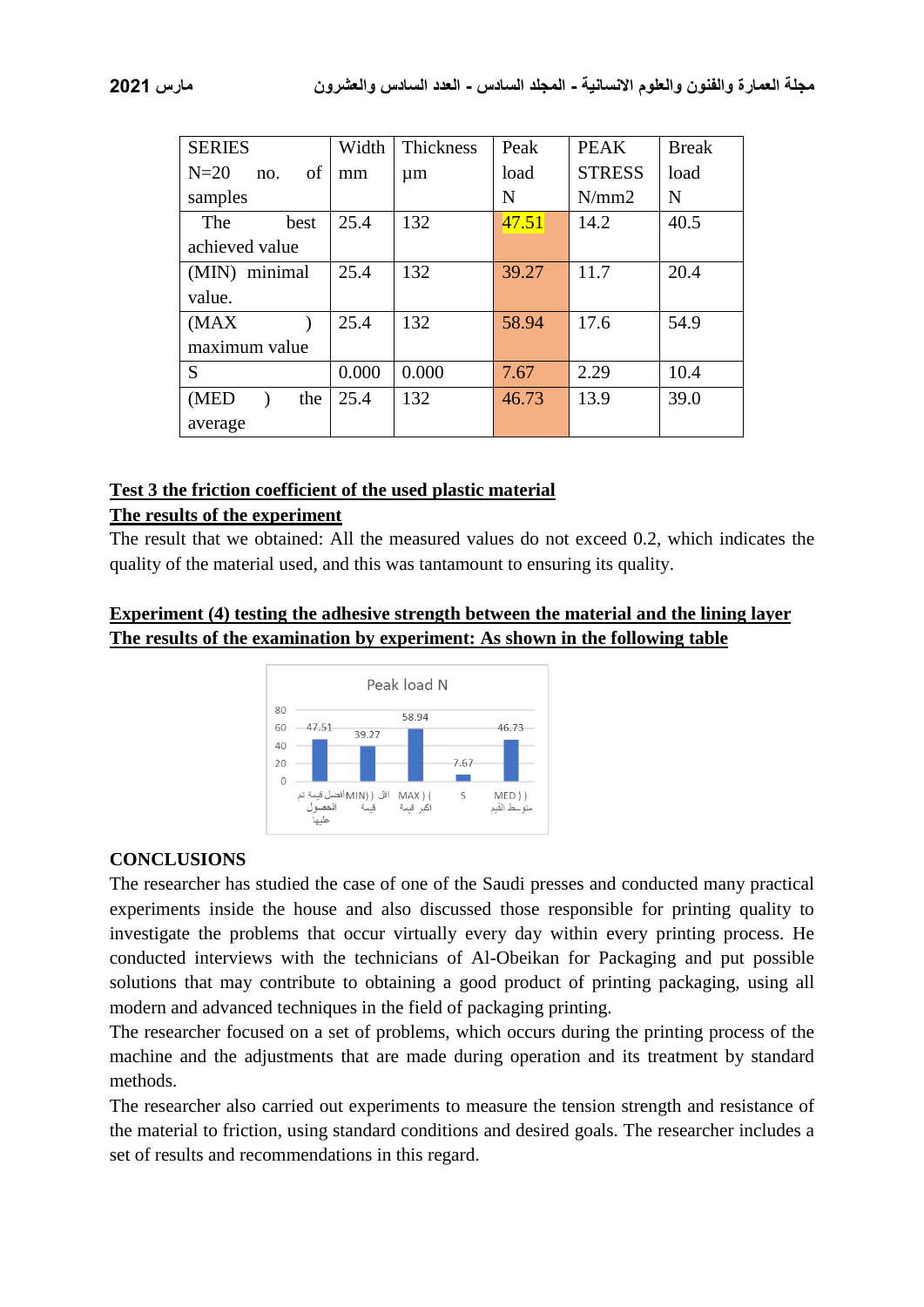## **Results**

1. When the DELTA-E is low, this indicates that the color tone is dark, the solvent is increased and EXTENDED VARNISH. Whenever the DELTA E is high, the color tone is light, fresh ink is used directly from the FRESH INK containers.

2. There is a constant and continuous emphasis on testing the material used, checking the tensile strength, friction coefficient, solvent and chemical resistance, and ensuring that printing does not affect the packed product.

3. Carrier-based systems developed in printing machines to maintain tensile values have employed the use of sensors that directly measure tensile strength to provide feedback to control changes that may occur to the printed tape from the material.

4. To maintain control over the tensile values during the printing process, there is a new trend to control the tension by using load cells or transducers, which can provide a signal to the control unit. Before the task, the console is adjusted to the required tension level to avoid problems.

5. It is important to use new hardware and software for quality and accessory with printing presses and not to rely on human expertise at all times. For a company to be ISO or G7 certified, all standards, procedures and conditions must be properly implemented, tested and maintained. 6. New quality solutions enabled accurate prediction of the effect of changing ink concentration or changing anilox drum, which helped the machine operator manage color in the machine itself. 7. There are a number of developments in the embedded colorimeter technology. Since then, new features have been developed to offer what QuadTech refers to as "seven color management breakthroughs", so named because these capabilities are new in the packaging and transforming industry.

## **Recommendations**

1. Standard production target values must be created for each typography you run.

2. The colorimeter data must be sent to the ink mixer to correct the recipe using programs and "default scales" that can accurately determine the amount of ink remaining per ink unit. Printers can therefore track their ink quantities until you know exactly the correct amount needed to restore color to tolerances, and correction can be done automatically.

3. The production processes must be controlled to ensure quality through the use of devices outside the machine and the devices attached to it to ensure the smooth quality of printing.

4. It must be checked and tested to ensure the quality of the final product.

5. Activating the role of monitoring and quality control systems on an ongoing basis.

6. The need to improve the quality of flexo printing in Saudi printing houses with the available capabilities in accordance with ISO 12647-6

## **References**

**(**1**)**flexography technical association, Inc. and the foundation of flexographic technical association, Inc., Flexography principles and practices 6.0, Kindle Edition**,** Foundation of Flexographic, Technical Association (January 4, 2014).

(2)Anyadike Nandi; Fleksibile Packaging, Pira International, Surrey, 2003.

(3)Khaled Youssef, Images Rosette Occurrence Eradication on Corrugated Carton Packages printed by